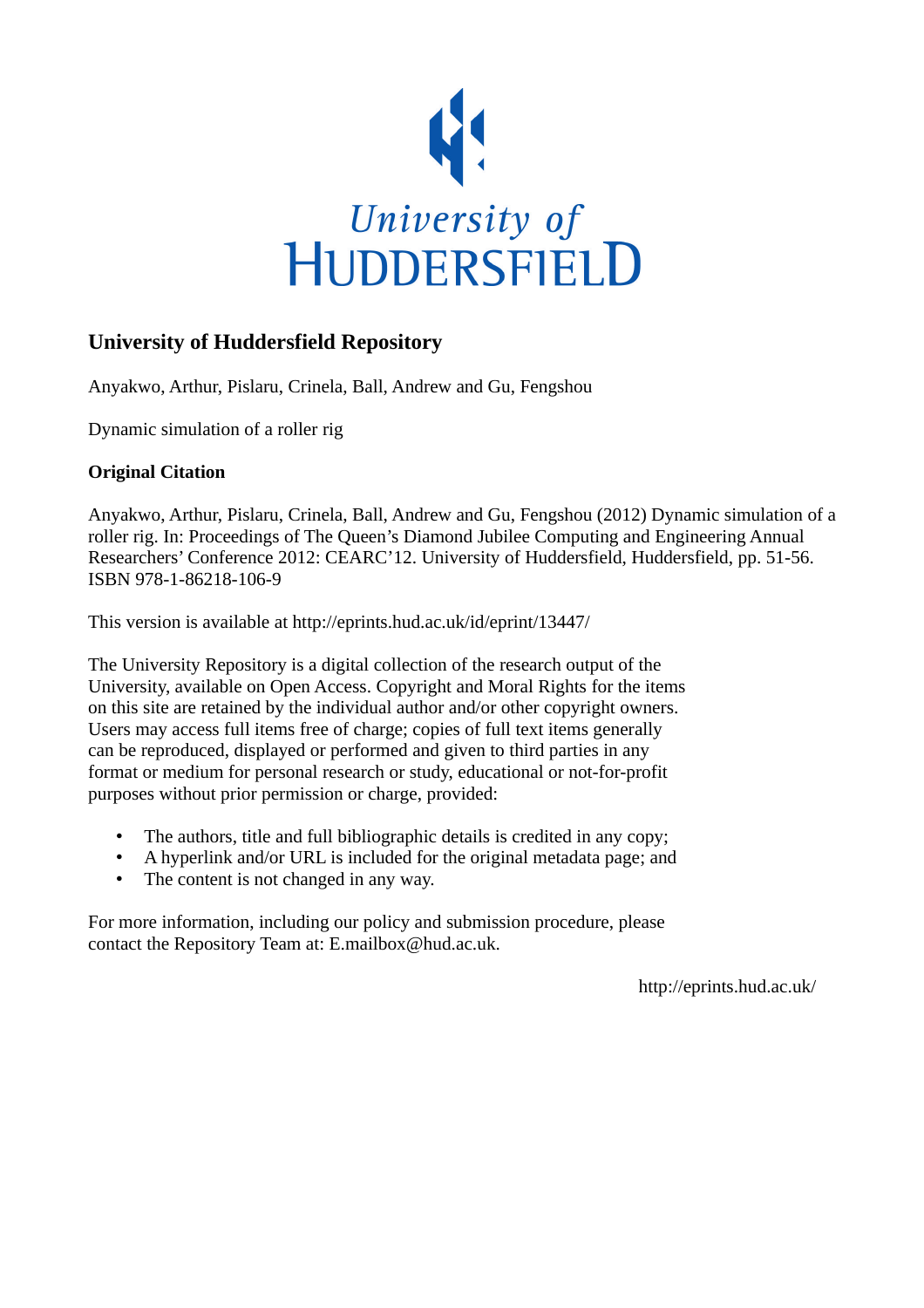# **DYNAMIC SIMULATION OF A ROLLER RIG**

<u>A. Anyakwo<sup>1</sup>,</u> C. Pislaru, A. Ball and F. Gu  $1$  University of Huddersfield, Queensgate, HD1 3DH, UK

### **ABSTRACT**

*The dynamic behaviour of railway vehicles is greatly influenced by the interaction of the wheelsets on the railway track. This behaviour can be replicated in laboratory conditions using a scaled roller rig. This paper presents the results of the modeling and simulation of a one-fifth scale roller rig. The simulation results obtained have been compared with a real railway vehicle (bogie) on the track. It has been observed that the scale roller rig has a much lower critical velocity than real railway vehicle due*  to the similarity and dimensional scaling laws that are taken into consideration in the roller rig design. *The scale roller rig critical speed was observed to be 10.2 m/s while the Full Scale railway vehicle model was found to be 52 m/s. It can be concluded that the critical speed of the scaled roller rig model is one-fifth of the full scale critical speed.* 

**Keywords** modelling simulation scale roller rig critical speed

### **1 INTRODUCTION**

Railway vehicles have become one of the most important transportation systems in our society today. For controlled testing of the dynamic stability of a railway vehicle in laboratory conditions, roller rigs suffice for investigations of the dynamic behaviour of railway vehicles so as to improve the suspension designs and stability. Several studies on the application of roller rigs can be found in a number of literatures. (Hur et al. 2009) studied the influence of wheel profile wear on scale bogie stability using critical speed tests. The numerical models for full scale roller rig and 1/5th scale rig contained the wheel-rail contact models (including the wear parameters – flange thickness, flange height, wear factor and flange contact angle) and were implemented in MATLAB. Four dynamic tests with various critical speeds were performed and the wear parameters were determined from the wheel profiles measured with mini-prof. The critical speeds for the full scale test rig were inversely proportional to equivalent conicity of the wheel profile (which increased with the wheel flange wear).

(Jaschinski et al. 1999) discussed the application of roller rigs to railway vehicle dynamic applications. Different roller rig designs were presented and discussed along with their advantages and disadvantages. It was of the opinion that roller rigs are vital for testing and experimental purposes and for validation real railway vehicle dynamic simulations. However the scaling problems of roller rigs which occur as a result of dimensional and similarity laws are the major set-backs for the application of roller rigs since these affect the dynamic response of the rig and results differ from that a railway vehicle running on a track. (Allen and Iwnicki 2001) used a roller rig to investigate the dynamic behaviour of railway vehicles. He computed the critical velocity of the roller rig and compared the same results with simulations of a full scale roller rig. Errors in simulation results where as a result of scaling and correlation reduction between scale roller rigs and full-scale vehicles.

This paper presents the non-linear differential equations of motion for a full scale model and a 1/5 scale roller rig. These equations have been solved using ode23 solver from MATLAB software. Using the Heuristic non-linear creep force model, the differential equations of the roller rig governing the dynamic performance of the 4 DOF system are derived. The gyroscopic motion of the wheel sets on the rollers have been neglected here since they do not have much effect on the dynamic response of the bogie system

### **2 NON-LINEAR DIFFERENTIAL EQUATIONS OF MOTION**

The differential equations of motion used to simulate the dynamic model of a typical bogie are expressed in Equations  $(1 - 6)$ . The bogie frame and the wheelset are allowed to move in the yaw and lateral directions. The creep forces developed at the contact points were determined using Heuristic non-linear creep force model (S. Iwnicki 2003).

$$
m\frac{d^2y_1}{dt^2} = F_{\gamma r1} + F_{\gamma l1} + N_{r\gamma 1} - N_{l\gamma 1} + F_{susp1}
$$
\n(1)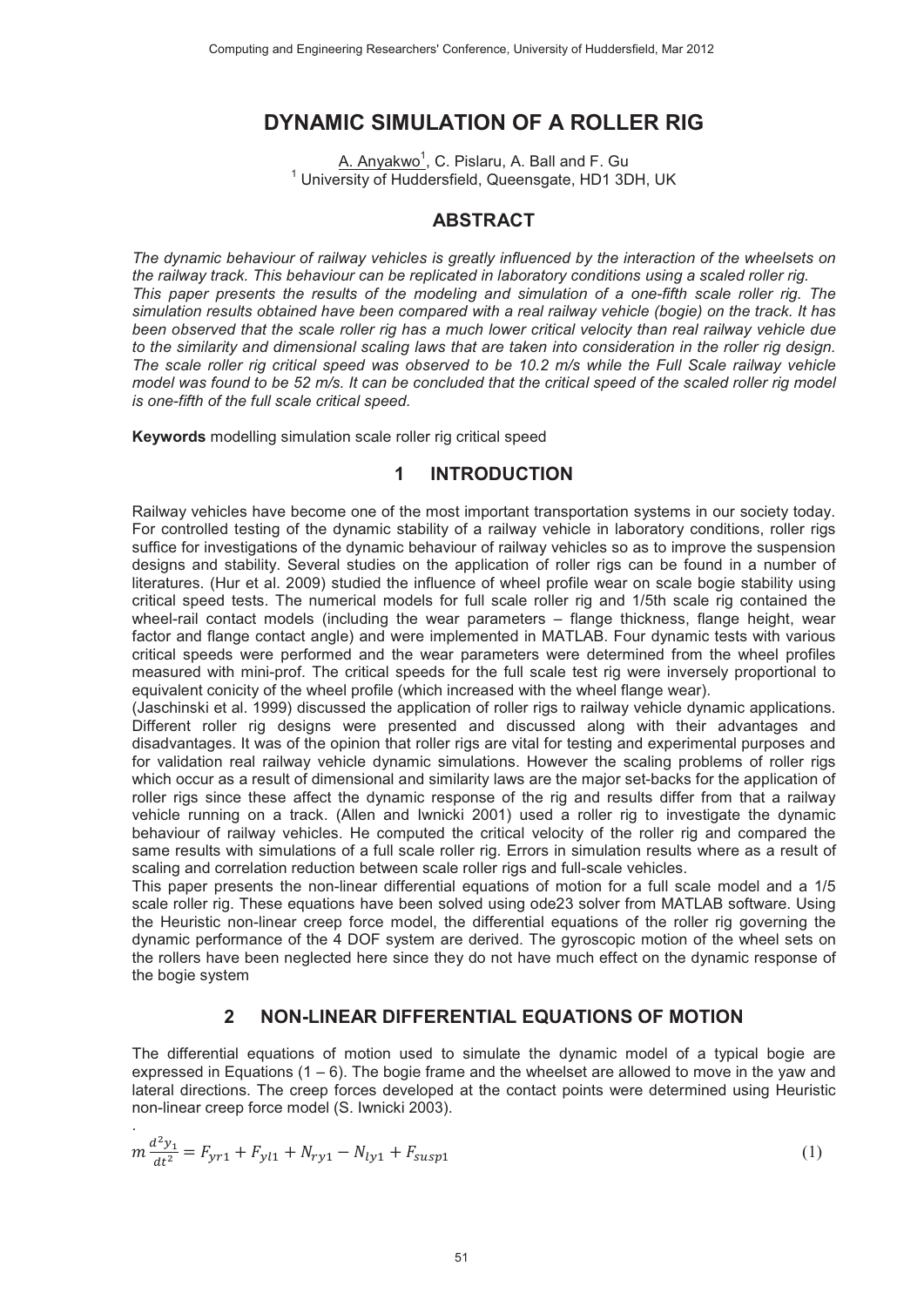$$
m\frac{d^2y_2}{dt^2} = F_{\gamma r2} + F_{\gamma l2} + N_{r\gamma 2} - N_{l\gamma 2} + F_{\gamma u s p 2}
$$
\n(2)

$$
I_z \frac{d^2 \psi_1}{dt^2} = -l_o(F_{xl1} - F_{xr1}) + (R_{rx1} + R_{rr1}) * (F_{yr1} + N_{ry1}) - (R_{lx1} + R_{ll1})(F_{yl1} + N_{ly1})
$$
(3)

$$
I_z \frac{d^2 \psi_2}{dt^2} = -l_o(F_{x12} - F_{xr2}) + (R_{rx2} + R_{rr2}) * (F_{yr2} + N_{ry2}) - (R_{lx2} + R_{ll2})(F_{yl2} + N_{ly2})
$$
(4)

$$
m_b \frac{d^2 y_3}{dt^2} = F_{susp1} + F_{susp2} \tag{5}
$$

$$
I_b \frac{d^2 \psi_3}{dt^2} = b(F_{susp1} + F_{susp2}) - (M_{susp1} + M_{susp2})
$$
 (6)

Where:

 $m =$  mass of the wheelset (kg)  $m_b$  = mass of Bogie frame (kg)  $I_z$  = Yaw moment of inertia of wheelset (kgm<sup>2</sup>)  $I<sub>b</sub>$  = Yaw moment of inertia of the Bogie frame (kgm<sup>2</sup>)  $y_1$  = Lateral displacement of wheelset 1 (m)  $y_1$  = Lateral displacement of wheelset 2 (m)  $\psi_1$  = Yaw displacement of wheelset 1 (radians)  $\psi_2$  = Yaw displacement of wheelset 2 (radians)  $F<sub>xt1</sub>$  = Longitudinal creep force of right wheel 1 (N)  $F_{x/1}$  = Longitudinal creep force of left wheel 1 (N)  $F_{xx2}$  = Longitudinal creep force of right wheel 2 (N)  $F_{x/2}$  = Longitudinal creep force of left wheel 2 (N)  $F_{vrt}$  = Lateral contact force of right wheel 1 (N)  $F_{v11}$  = Lateral contact force of left wheel 1 (N)  $I_b$  = Yaw moment of inertia of the Bogie frame (kgm<sup>2</sup>)  $v_1$  = Lateral displacement of wheelset 1 (m)  $y_1$  = Lateral displacement of wheelset 2 (m)  $\psi_1$  = Yaw displacement of wheelset 1 (radians)  $\psi_2$  = Yaw displacement of wheelset 2 (radians)  $M_{sus2}$  = Suspension moment wheelset 2 (N)  $I_0$  = Half wheelset gauge (mm)  $R_{rx1}$  = Longitudinal contact position right wheel 1 (m)  $R_{rx2}$  = Longitudinal contact position right wheel 2 (m)  $R_{1x1}$  = Longitudinal contact position left wheel 1 (m)  $RI_{x2}$  = Longitudinal contact position left wheel 2 (m)

 $I<sub>b</sub>$  = Yaw moment inertia of the Bogie frame (kgm<sup>2</sup>)  $y_1$  = Lateral displacement of wheelset 1 (m)  $y_1$  = Lateral displacement of wheelset 2 (m)  $w_1$  = Yaw displacement of wheelset 1 (radians)  $\psi_2$  = Yaw displacement of wheelset 2 (radians)  $F<sub>xt1</sub>$  = Longitudinal creep force of right wheel 1 (N)  $F_{x/1}$  = Longitudinal creep force of left wheel 1 (N)  $F_{xx2}$  = Longitudinal creep force of right wheel 2 (N)  $F_{x/2}$  = Longitudinal creep force of left wheel 2 (N)  $F_{vr1}$  = Lateral contact force of right wheel 1 (N)  $F_{v17}$  = Lateral contact force of left wheel 1 (N)  $F_{vr2}$  = Lateral contact force of right wheel 2 (N)  $F_{v/2}$  = Lateral contact force of left wheel 2 (N)  $M_{zrt}$  = Spin creep moment of right wheel 1 (N)  $M_{z/1}$  = Spin creep moment of left wheel 1 (N)  $M_{z/2}$  = Spin creep moment of left wheel 2 (N)  $F_{susp1}$  = Suspension force wheelset 1 (N)  $F_{susp2}$  = Suspension force wheelset 2 (N)  $M_{susp1}$  = Suspension moment wheelset 1 (N)  $N_{\text{ref}}$  = Lateral normal contact force right wheel 1 (m)  $N_{1/2}$  = Lateral normal contact force right wheel 2 (m)  $N_{1y1}$  = Lateral normal contact force left wheel 1 (m)

## $Nl_{v2}$  = Lateral normal contact force left wheel 2 (m)  $b =$  wheelset base

#### $\overline{3}$ **WHEEL-RAIL GEOMETRY ANALYSIS**

The wheel-rail geometry was realized assuming new P8 wheel and BS 110A rail profiles. The contact point locations were determined using two dimensional wheel-rail geometry analyses where the lateral displacement and the roll angle are used as inputs. The locations of the contact points on the wheel and the rail where determined by solving the geometrical constraint equations arising from the profile geometry.

The contact point positions on the left and right rail for a positive lateral displacement is shown in Fig. 3(c) and 3(d). The rolling radius difference function, the contact angle and the equivalent conicity results are derived from the wheel-rail contact geometry.

The rolling radius function is proportional to the rate of change of the lateral displacement. At 5.5mm, the wheelset flange makes the first contact with the rail gauge. At 7 mm there is sharp contact jump and the rolling radius difference increases sharply in this region. After 7 mm the increase in the rolling radius difference increases as well and wheelset flange climb occurs. The contact angle function is derived from the derivative of the rail lateral contact co-ordinate function with respect to the lateral displacement. At 7 mm the contact angle is very large and it reaches about 2.3 radians (69 degrees). It can also be observed that there is a large contact jump from 5.5 mm to 7 mm in the contact angle function. The equivalent conicity function is an approximation that accounts for the average slope of the rolling radius difference function over a finite range of the lateral displacement of the wheelset on the rail. Given that the rolling radius difference function is expressed as follows: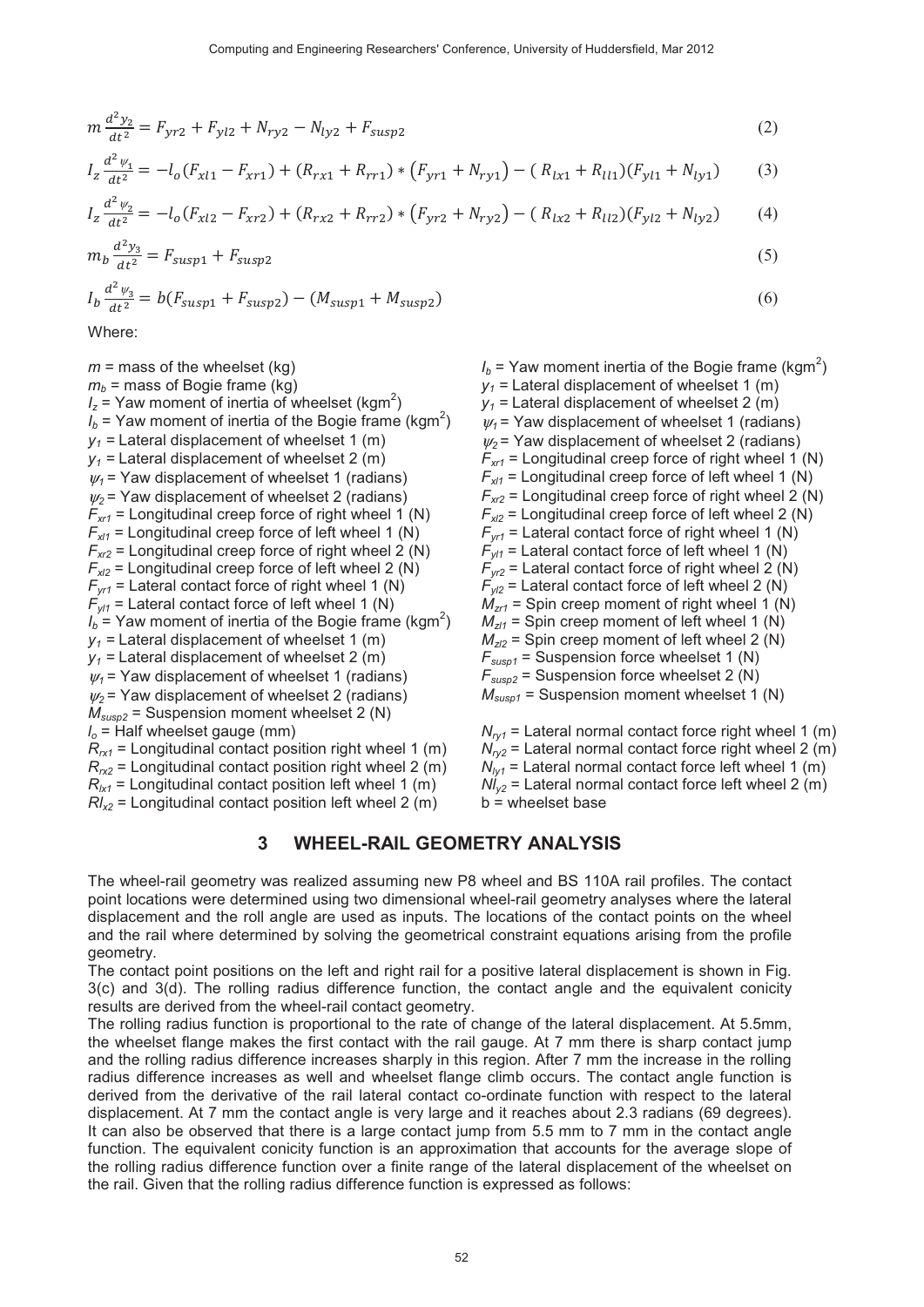$$
R(y) = 2\lambda y \tag{7}
$$

Where R(y) is the rolling radius difference function,  $\lambda$  is the effective conicity and y is the lateral displacement, the equivalent conicity calculated via the trapezoidal rule can be expressed as follows:

$$
\lambda_e = \frac{1}{4\Delta y^2} \int_{-\Delta y}^{\Delta y} R(y) dy
$$
\n(8)

Where the lateral displacement range is from - $\Delta y$  to +  $\Delta y$  (Thomsen & True 2010). The contact angle function difference function and the rolling radius function is shown in Fig. 3(a) and Fig. 3(b) respectively.

#### **WHEEL-RAIL CONTACT FORCES** 4

The wheel-rail contact forces are developed as a result of creepages emanating from the contact patch. These creepages arise as a result of traction, braking, acceleration due to the relative motion of the wheel on the rail. The creep forces developed as a result are the lateral, longitudinal and spin moment creep forces. They can be defined as follows (S. Iwnicki 2003):

$$
F_{yr,l} = -Ga_{r,l}b_{r,l}C_{22}v_{yr,l} - Ga_{r,l}b_{r,l}\sqrt{a_{r,l}b_{r,l}C_{23}v_{spinr,l}}
$$
\n(9)

$$
F_{xr,l} = -Ga_{r,l}b_{r,l}C_{11}v_{xr,l} \tag{10}
$$

$$
M_{zr,l} = G a_{r,l} b_{r,l} \sqrt{a_{r,l} b_{r,l}} C_{23} v_{yr,l} - G a b C_{33} (a_{r,l} b_{r,l})^2 v_{spinr,l}
$$
\n(11)

Where  $F_{w,l}$  is the lateral creep force for the right and left wheel,  $F_{w,l}$  is the longitudinal creep force for the right and left wheel while  $M_{\tau}$  is the spin creep moment of the right and left wheel. G is the rigid modulus of rigidity,  $a_{r,l}$  and  $b_{r,l}$  are the semi-axis of the elliptical wheel-rail contact patch.  $v_{wrb}$ ,  $v_{xrl}$  and  $V_{spinr,I}$  are the lateral, longitudinal and spin creepages for the right and left wheel rail contact respectively.

For typical wheel-roller contact geometry the creepages are calculated slightly differently due to the de-crowing effect of the wheelset on the rollers. The de-crowning effect leads to a large yaw angle developed at the by the wheelset on the roller. Hence the angular velocity of the rollers and the radius of the rollers are taken into account when calculating the creepages. This adds extra value to the longitudinal, lateral and spin creep moment creepages derived for a wheel-rail contact (Allen & S. D. Iwnicki 2001). It is important to note that Equations  $(9 - 11)$  are the wheel-rail contact creep forces developed by Kalker. These forces are linear in the wheel tread region as long as the creepages developed in the contact patch is very small. For large creepages arising as a result of flange contact with the results Kalker's linear creep forces is no longer valid. Hence non-linear creep force models are applied to limit the creep forces. In this paper the non-linear Heuristic model has been applied to limit the creep forces.

#### 5 **SUSPENSIONS FORCES**

The forces developed at the suspension are a function of the lateral displacement of the wheelsets, lateral displacement of the bogie frame, yaw angle of the wheelsets, yaw angle of the bogie, lateral velocity of the wheelsets and bogie and yaw velocity of the wheelsets and bogie. The suspension force on wheelset 1 is:

$$
F_{susp1} = -2K_{py}(-y_1 + y_b - b\psi_b) - 2C_{py}(-\dot{y}_1 + \dot{y}_b - b\dot{\psi}_b)
$$
\n(12)

$$
F_{\text{sup2}} = -2K_{py}(-y_2 + y_b + b\psi_b) - 2C_{py}(-\dot{y}_2 + \dot{y}_b + b\dot{\psi}_b)
$$
\n(13)

where  $K_{py}/C_{py}$  is the lateral stiffness/lateral damping of the spring.  $y_1$  and  $y_2$  are the lateral displacement of the front and rear wheelsets respectively.  $y<sub>b</sub>$  is the lateral displacement of the bogie, and wb and  $\psi_{h}$ , are the yaw angle bogie and yaw velocity of the bogie respectively.  $\dot{y}_1, \dot{y}_2$  and  $\dot{y}_b$  are the lateral velocity of the front, rear and bogie respectively.

The suspension moment forces can be expressed as: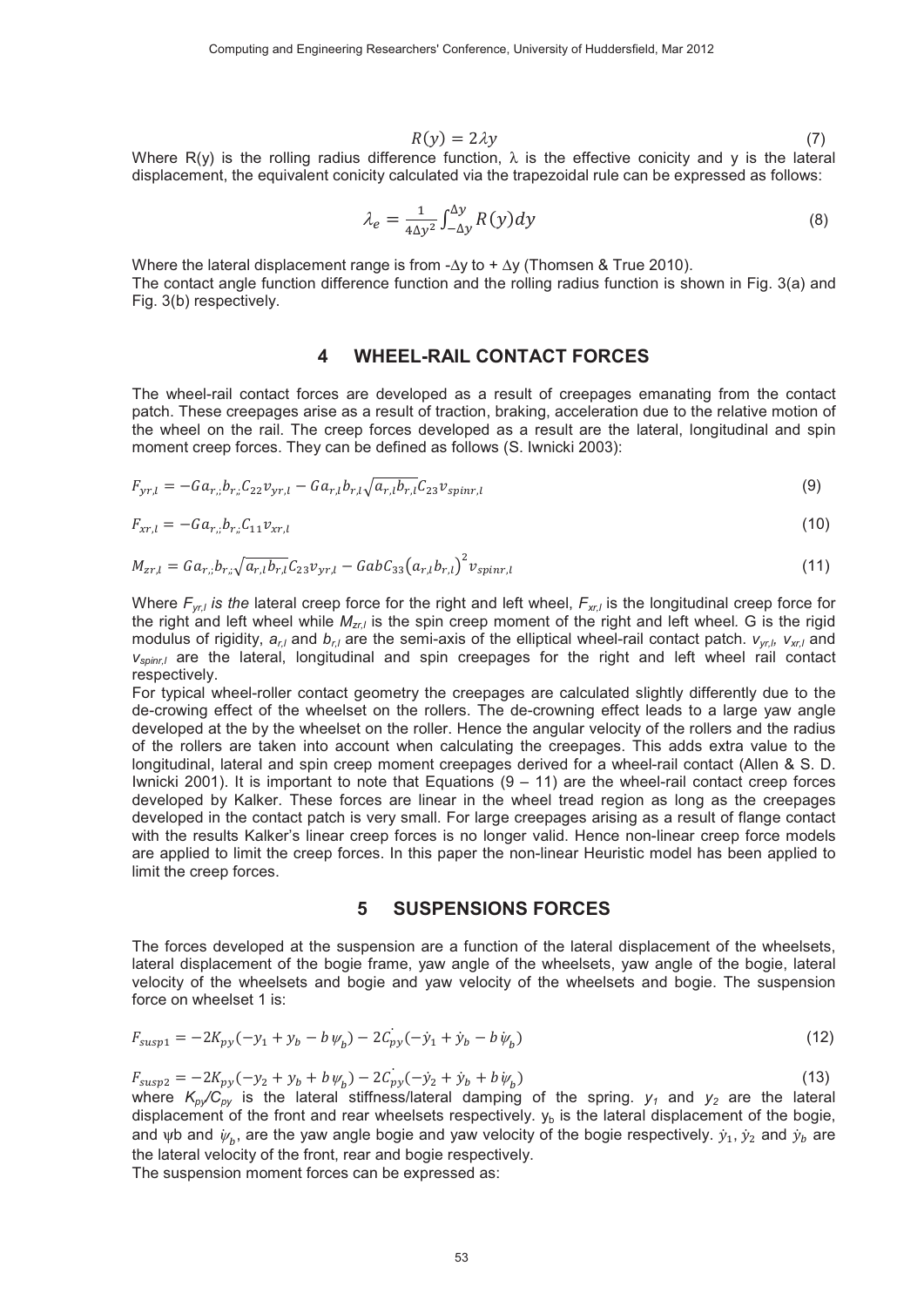$$
M_{susp1} = 2b^2 K_{px} \left( -\psi_1 + \psi_b \right) + 2b^2 C_{px} \left( -\psi_1 + \psi_b \right) \tag{14}
$$

$$
M_{susp2} = 2b^2 K_{px} \left( -\psi_2 + \psi_b \right) + 2b^2 C_{px} \left( -\psi_2 + \psi_b \right) \tag{15}
$$

Where Kpx is the longitudinal spring stiffness and Cpx is the longitudinal damper coefficient.

### **6 SCALE ROLLER RIG MODEL**

The 1/5 scaled bogie model is designed and implemented using the same equations defined in Equations (1 -6) but with adjustments in the creepages developed at the contact patch due to the variation of velocity on the roller head and a minute longitudinal velocity introduced roller head when it is yawed. Also the roller circumferential velocity is considered as an additional term to the lateral and spin creepages developed in a real railway wheel-rail contact patch during modelling. The scale roller rig is shown in Fig.1 and Fig 2.

There are usually scaling imperfections especially in scaling the modulus of rigidity and gravitational acceleration. Using MMU scale roller rig as a case study, the scaling factor for time is equal to one while the rig dimensions are also scaled down to one-fifth of the full scale vehicle model.

The table showing the Full Scale model and the 1/5 scale roller rig model is shown below. Note that  $\alpha$ = 5 for the scaled roller rig model.

| <b>Parameters</b>                                             | <b>Full Scale Model</b> | <b>Scale</b>             | 1/5 Scale roller rig  |
|---------------------------------------------------------------|-------------------------|--------------------------|-----------------------|
| Wheelset mass m (kg)                                          | 1587.5                  | $m/\alpha^3$             | 12.7                  |
| Bogie mass $m_b$ (kg)                                         | 2612.5                  | $m_b/\alpha^3$           | 20.9                  |
| Wheelset Yaw moment of inertia $I_z$ (kgm <sup>2</sup> )      | 1000                    | $I_z/\alpha^5$           | 0.32                  |
| Bogie Yaw moment of inertia $I_b$ (kgm <sup>2</sup> )         | 3937.5                  | $I_h/\alpha^5$           | 1.26                  |
| Lateral stiffness of primary suspension $K_{\text{ov}}$ (N/m) | $4.5 \times 10^{6}$     | $K_{\text{pv}}/\alpha^3$ | $36 \times 10^{3}$    |
| Longitudinal primary suspension stiffness $K_{px}$ (N/m)      | $12.5 \times 10^{6}$    | $K_{px}/\alpha^3$        | $100 \times 10^{3}$   |
| Lateral damping of primary suspension $C_{\text{ov}}$ (Ns/m)  | $3.33 \times 10^{5}$    | $C_{\text{pv}}/\alpha^3$ | $2.67 \times 10^{3}$  |
| Longitudinal damping of suspension $C_{px}$ (Ns/m)            | $1.51 \times 10^{6}$    | $C_{px}/\alpha^3$        | $12.05 \times 10^{3}$ |
| Wheelbase b (m)                                               | 1.25                    | $b/\alpha$               | 0.25                  |
| Wheel radius $R_0(m)$                                         | 0.5                     | $R_o/\alpha$             | 0.1                   |
| Roller radius $R_r(m)$                                        | 0.5                     | $R_r/\alpha$             | 0.18                  |
| Gauge $I_0(m)$                                                | 1.435                   | $\int_0/\alpha$          | 0.287                 |

**Table 1: Full Scale Model and 1/5 Scale roller rig model parameters** 

### **7 SIMULATION RESULTS FOR THE SCALE ROLLER RIG AND FULL SCALE ROLLER RIG**

Simulations where carried out by reducing Equations  $(1 - 6)$  to first order differential equations and then solving the equations completely using Ode solvers in MATLAB precisely Ode23s solver. This solver solves stiff non-linear differential equations using Rosenbrock's method for solution of ordinary differential equations. The twelve state variable used for simulation are the lateral displacement of wheelset one and two, yaw angle of wheelset one and two, lateral velocity of wheelset one and two, yaw velocity of wheelset one and two, lateral displacement of bogie, yaw displacement of bogie, lateral velocity of bogie and yaw velocity of bogie. The differential equations of the full scale model and the scale roller rig model were solved completely with initial conditions given to the state variables.

Given the initial values of the lateral displacements, at low forward speeds, the wheelsets return to a central position hence the system is stable. As the forward speed increases, the wheelset lateral behaviour on the track becomes unstable and hunting results. The forward speed at which hunting occurs is referred to as the critical velocity of the vehicle. Using the primary suspension parameters of the scaled roller rig and the full scale model, the forward speed was gradually increased until flange contact with the rail gauge occurred. It is imperative to note that the flange clearance is given as 5.5 mm (0.0055m) as can be observed from the rolling radius difference function. The critical velocity at which hunting occurs for the full scale model was determined as 52 m/s while the critical velocity for the scale roller rig was found to be 10.2 m/s. The results of the simulation given an initial lateral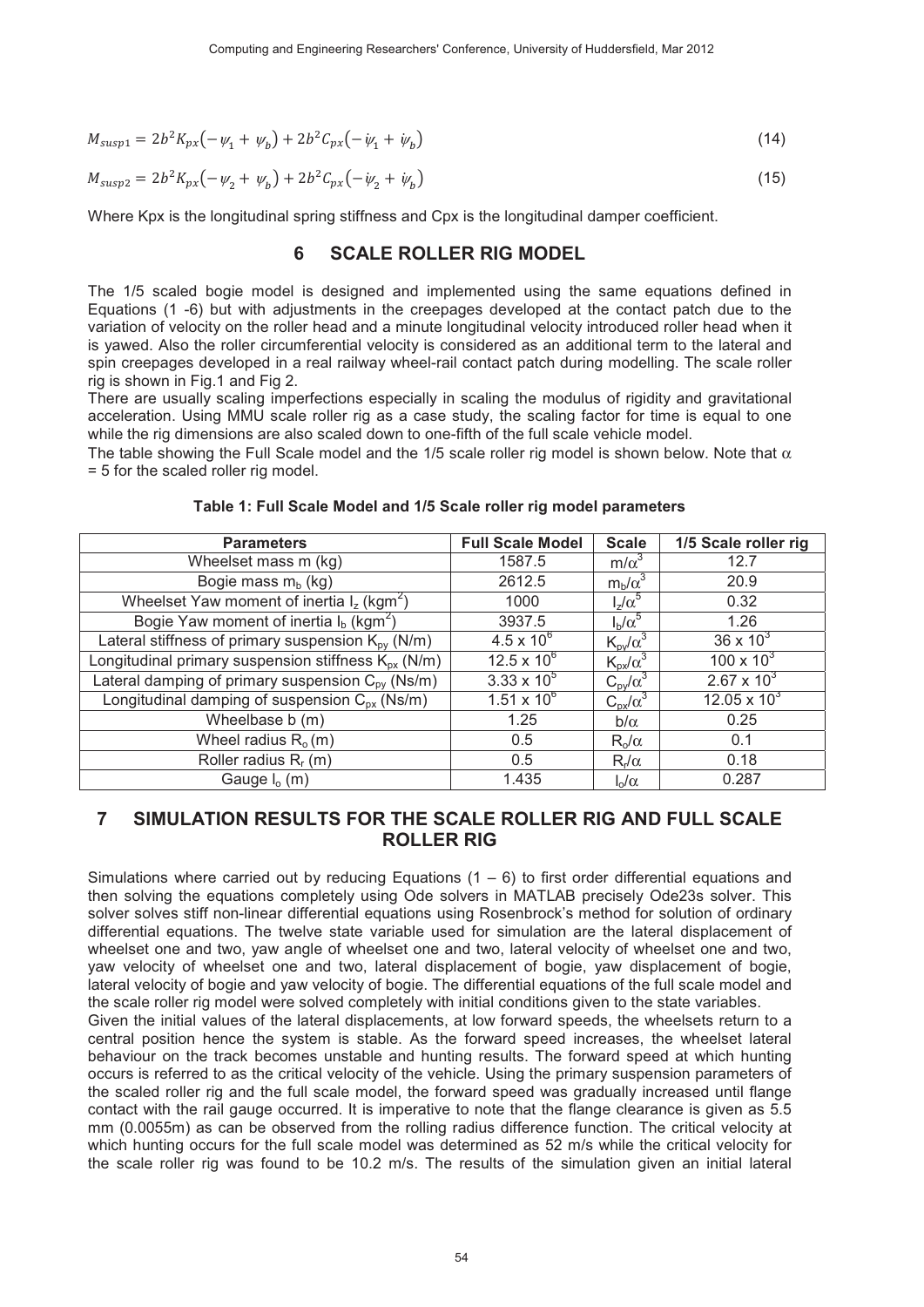displacement of 0.0055 m for the front wheelset and -0.0055 m for the rear wheelset are shown in Fig.  $4$  and Fig.  $5.$ 

It can be observed from the simulations that the critical velocity of the scale roller rig model and the full scale model is related to the scale used. The critical velocity of the scale roller rig is approximately one-fifth of the critical velocity of the full scale roller rig.

### **8 CONCLUSIONS**

This paper presents the calculation of the critical speeds for a typical full scale railway vehicle model and a 1/5 scale roller rig model. The non-linear mathematical equations for these models have been solved using MATLAB ordinary differential equation solver ode23s. The creepages and the creep forces developed at the wheel-rail contact have been determined. The critical speed for the full scale model was 52 m/s while 1/5 scale roller rig model had the critical velocity (maximum value before hunting occurs) of 10.2 m/s. The additional errors in the creepages as a result of the roller velocities can be improved by controlling the movement of the rollers under the wheelset.

### **REFERENCES**

HUR, H-M., PARK. J-H., YOU. W-H., and PARK T-W., (2009). A study on the critical speed of worn wheel profile using a scale model. Jo*urnal of Mechanical Science and Technology*, 23 (10), pp.2790-2800.

JASCHINSKI A., CHOLLET H., IWNICKI S. D., WICKENS A.H., and VON WURZEN J., (1999).The Application of Roller Rigs to Railway Vehicle Dynamics. *Vehicle System Dynamics*, 31(5-6), pp. 345-392.

ALLEN, P.D. and IWNICKI, S.D., (2001). The critical speed of a railway vehicle on a roller rig. Proceedings of the Institution of Mechanical Engineers, Part F: Journal of Rail and Rapid Transit, 215(2), pp.55 -64.

IWNICKI S. D, (2003). Simulation of wheel-rail contact forces. Fatigue & Fracture of Engineering *Materials & Structures*, 26(10), pp. 887-900.

THOMSEN, P.G. and TRUE, H., (2010). Non-smooth Problems in Vehicle Systems Dynamics: Proceedings of the Euromech 500 Colloquium, Springer.



Fig.1 Scale Roller rig Model (Hur et al. 2009)



**Fig. 2 Plan view of the Scale Roller bogie model** (Hur et al. 2009)